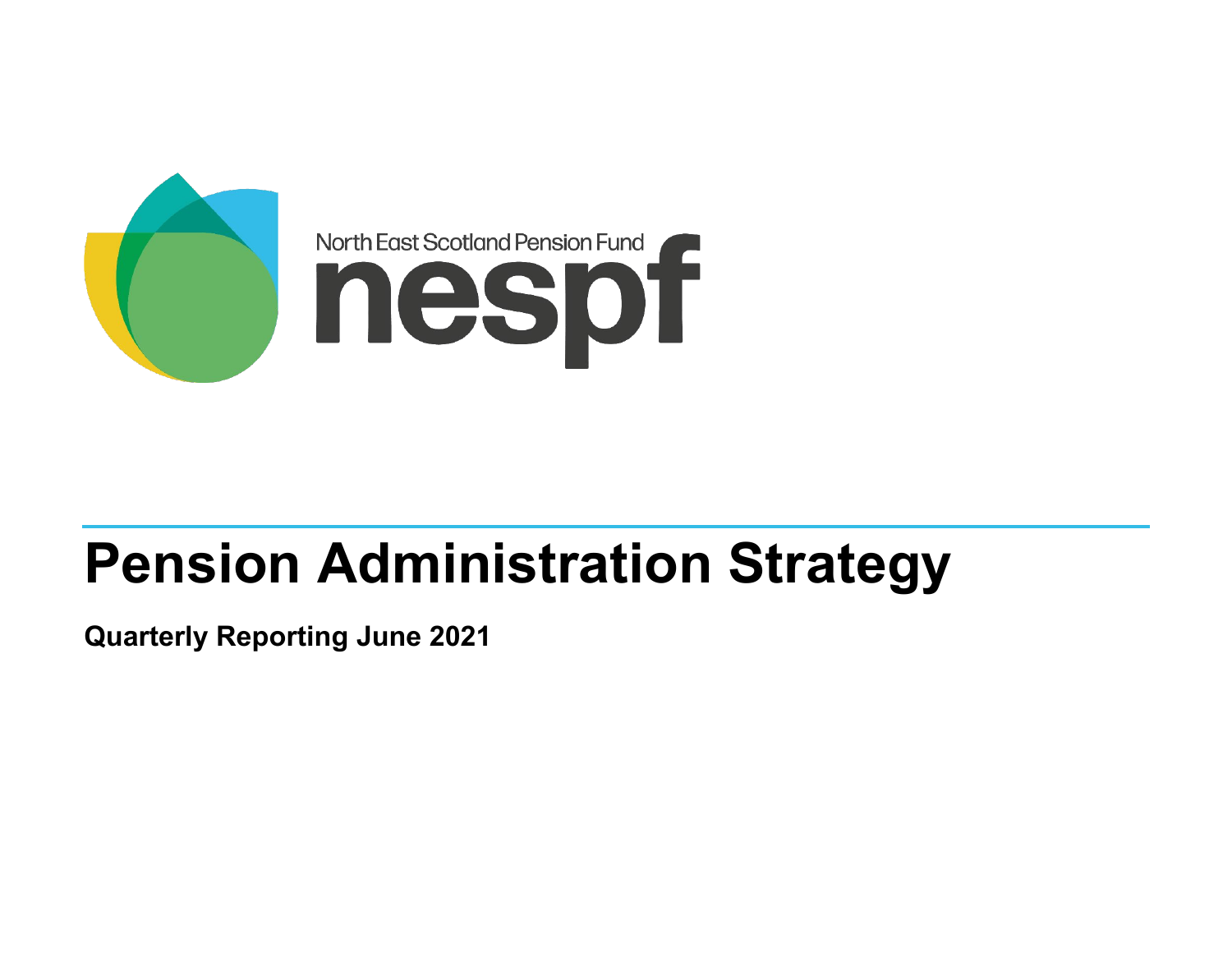### **1.1 Key administration tasks**

Measuring performance is essential to evidence the efforts made by both the Pension Fund and Scheme employers to comply with statutory requirements and deliver a high-quality pension administration service. The Pension Fund aims to provide the information below within the agreed timescales shown.

|                                     |               | <b>Completed cases</b><br>during reporting period |          |            |        | Additional targets for completed cases | during reporting period | <b>Uncompleted cases</b><br>during reporting period |              |                  |
|-------------------------------------|---------------|---------------------------------------------------|----------|------------|--------|----------------------------------------|-------------------------|-----------------------------------------------------|--------------|------------------|
| <b>Administration Task</b>          | <b>Target</b> | Cases                                             | Achieved | Percentage |        |                                        |                         | $+5$ days $+10$ days $+20$ days $\geq +20$ days     | <b>Cases</b> | <b>Revised %</b> |
| Notification of death in service    | 5 days        | 14                                                | 12       | 85.7%      | 100.0% |                                        |                         |                                                     | 0            | 85.7%            |
| Notification of retirement estimate | 10 days       | 138                                               | 137      | 99.3%      | 100.0% |                                        |                         |                                                     | 8            | 93.8%            |
| Notification of retirement benefits | 10 days       | 408                                               | 356      | 87.3%      | 95.6%  | 97.1%                                  | 99.0%                   | 4                                                   | 18           | 83.6%            |
| Notification of deferred benefits   | 10 days       | 261                                               | 242      | 92.7%      | 96.9%  | 98.1%                                  | 98.9%                   | 3                                                   | 47           | 78.6%            |
| Notification of refund              | 10 days       | 113                                               | 108      | 95.6%      | 98.2%  | 100.0%                                 |                         |                                                     |              | 90.0%            |
| Notification of transfer in value   | 10 days       | 5                                                 | 4        | 80.0%      | 100.0% |                                        |                         |                                                     | 3            | 50.0%            |
| Notification of transfer out value  | 10 days       | 88                                                | 43       | 48.9%      | 50.0%  | 50.0%                                  | 52.3%                   | 42                                                  | 11           | 43.4%            |
|                                     |               | 1027                                              | 902      | 87.8%      |        |                                        |                         | 49                                                  | 94           | 80.5%            |

**Completed cases during reporting period** - reporting output is based on 5 and 10 day targets built into workflow cases for processing administration tasks as declared in the pension administration strategy:

• *Estimates and refunds remain on or above 90% and death in service, retirements and deferred benefits are all showing signs of improvement.*

**Additional targets for completed cases during reporting period** - reporting output is based on adding 5/10/20 days to the 5 and 10 day targets built into workflow cases for processing administration tasks:

• *Priority remains processing death and retirements whilst majority of staff continue to work from home, transfer performance will recover when staff can return safely to the office.*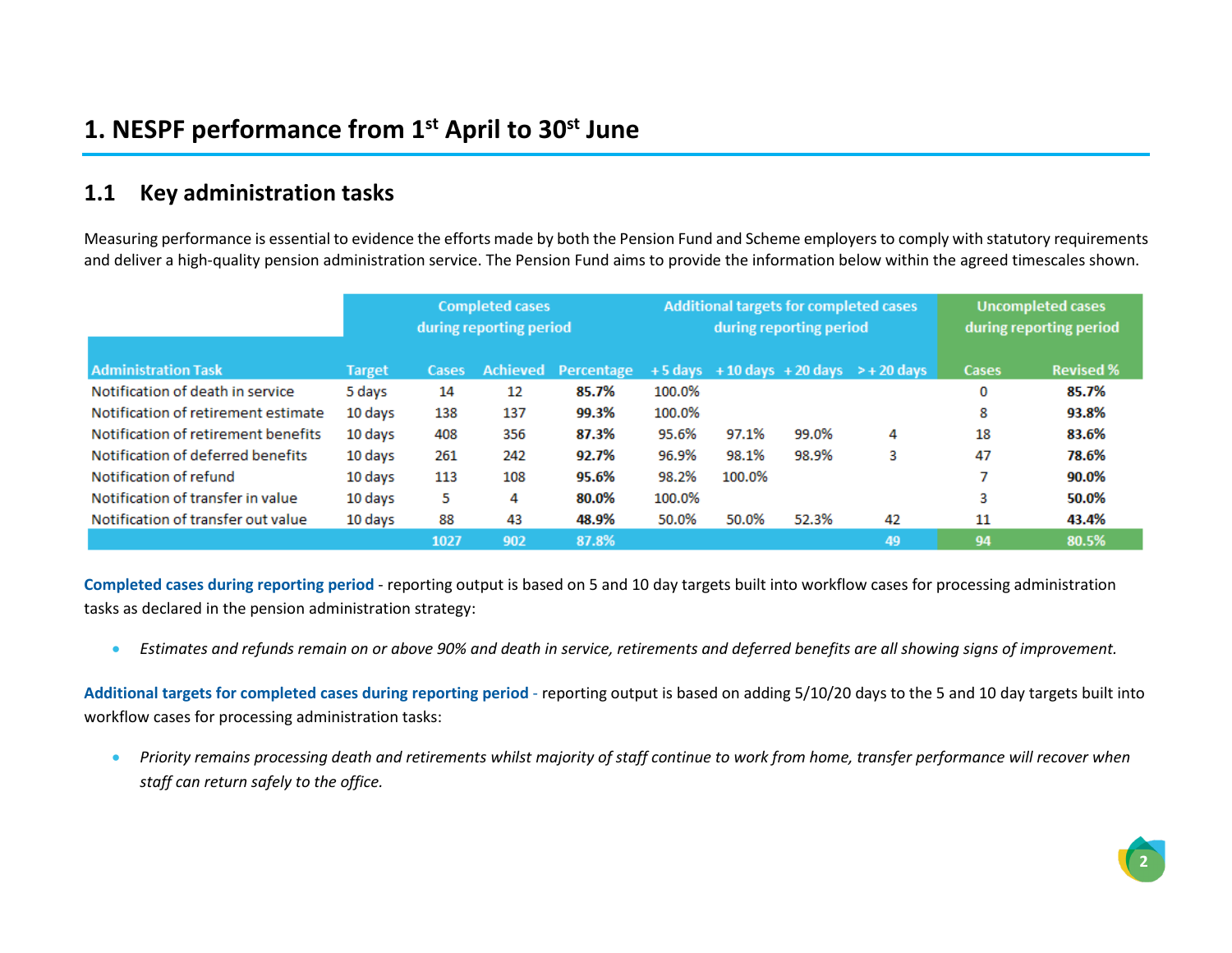**Uncompleted cases during reporting period -** cases identified that were due to be completed and do not have a Reply Due date set in advance of the end of the reporting period:

• *A significant reduction in uncompleted cases during the reporting period is encouraging compared with the first quarter last year however this was when the impact of pandemic was at its highest as staff adapted to working from home.*

#### **1.2 Previous years comparison**

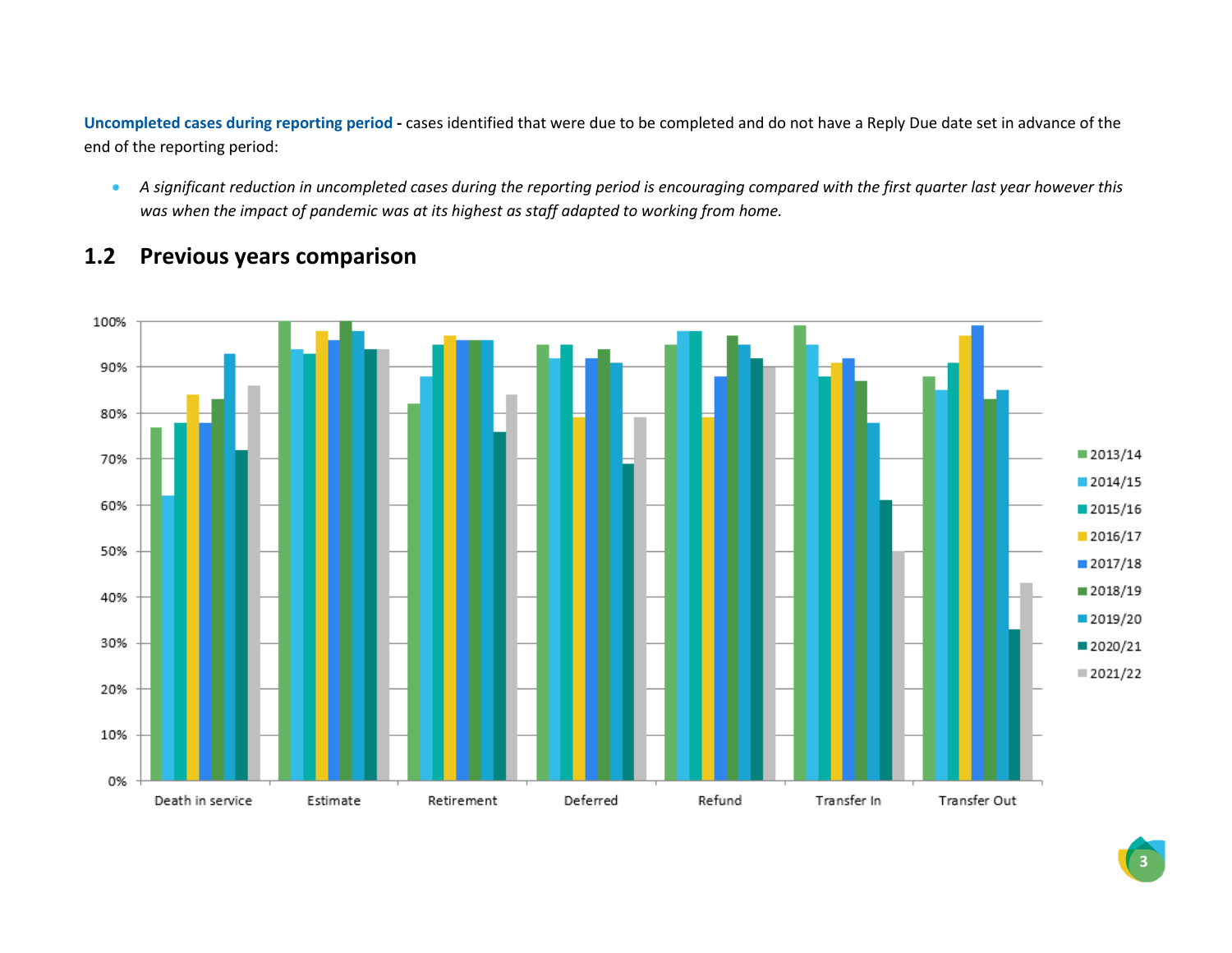#### **2.1 Policy on discretions received (85%)**

Each Scheme emloyer is required under regulation 58 of the Local Government Pension Scheme (Scotland) Regulations 2018 to prepare a written statement of its policy on how it will exercise various discretions provided by the Scheme. This 'discretions policy' must be kept under review by employers and revised as necessary.

| <b>Employers</b>                |                                          |                                       |                                  |
|---------------------------------|------------------------------------------|---------------------------------------|----------------------------------|
| Aberdeen City Council           | Aberdeen Cyrenians                       | Aberdeen Endowments Trust             | Aberdeen Foyer                   |
| Aberdeen Heat and Power         | Aberdeen Performing Arts                 | Aberdeen Sports Village               | <b>AIYF</b>                      |
| Aberdeenshire Council           | Aberlour                                 | Archway                               | <b>Bon Accord Care</b>           |
| <b>Bon Accord Support</b>       | <b>Outdoor Access Trust for Scotland</b> | <b>Fersands and Fountain</b>          | First Aberdeen                   |
| Forth & Oban (City)             | Fraserburgh Harbour                      | <b>Grampian Valuation Joint Board</b> | Home Start Aberdeen              |
| Inspire                         | Mental Health Aberdeen                   | Moray College                         | <b>NESTRANS</b>                  |
| North East Scotland College     | North East Sensory Services              | <b>Osprey Housing</b>                 | Pathways                         |
| <b>Peterhead Port Authority</b> | <b>Printfield Community Project</b>      | <b>Robert Gordons College</b>         | <b>Robert Gordon University</b>  |
| <b>Sanctuary Scotland</b>       | Scottish Fire and Rescue                 | Scotland's Lighthouse Museum          | <b>Scottish Police Authority</b> |
| Scottish Water                  | Sport Aberdeen                           | St Machar Parent Support Project      | <b>Station House Media Unit</b>  |
| The Moray Council               | Visit Scotland                           | Xerox                                 |                                  |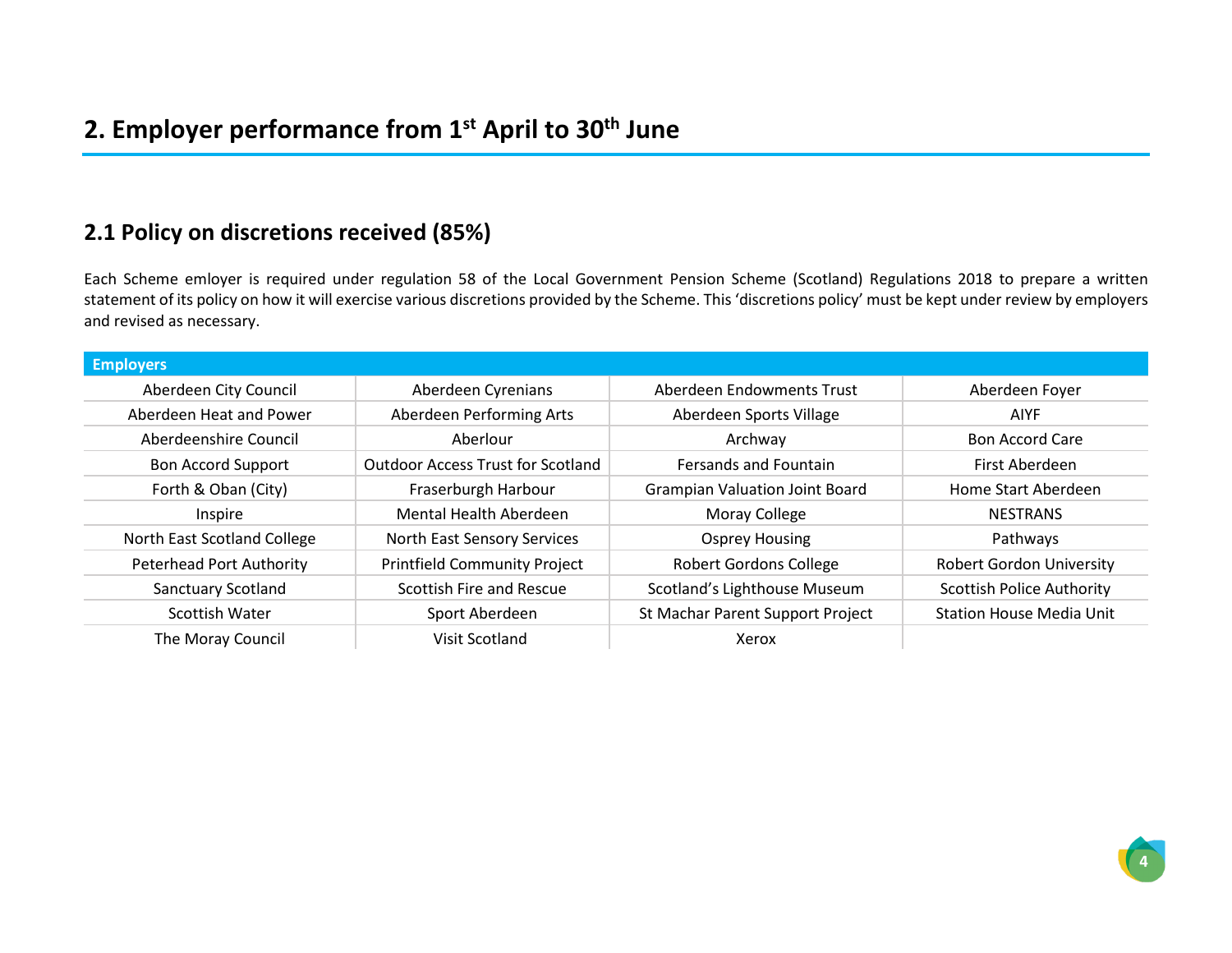# **2.2 Signed PLO statements received (46%)**

Following the revision of the NESPF Pension Administration Strategy in April 2018 each Scheme employer must designate a named individual to act as a Pension Liaison Officer, the main contact regarding any aspect of administering the Local Government Pension Scheme (LGPS).

| <b>Pension Liaison Officers</b> |                                     |                                          |                          |
|---------------------------------|-------------------------------------|------------------------------------------|--------------------------|
| Aberdeen City Council           | Aberdeen Cyrenians                  | Aberdeen Endowments Trust                | Aberdeen Foyer           |
| Aberdeen Heat and Power         | <b>Aberlour Childcare Trust</b>     | Alcohol & Drugs Action                   | Archway                  |
| <b>Bon Accord Care</b>          | <b>Bon Accord Support</b>           | <b>Outdoor Access Trust for Scotland</b> | Fraserburgh Harbour      |
| Moray College                   | North East Scotland College         | North East Sensory Services              | Pathways                 |
| <b>Peterhead Port Authority</b> | <b>Printfield Community Project</b> | <b>Robert Gordons College</b>            | Scottish Fire and Rescue |
| Scottish Water                  | Sport Aberdeen                      | St Machar Parent Support Project         |                          |
| Xerox                           |                                     |                                          |                          |

## **2.3 Quantity of data received (241,723)**

All Scheme employers are now required to provide monthly data using I-Connect, by way of a monthly file extracted from the payroll system or by completing electronic forms for individual members.

| <b>I-Connect events processed</b>                         | <b>Total</b> |
|-----------------------------------------------------------|--------------|
| Starters (new start and opt in)                           | 1,069        |
| Amendments (address, personal details, hours and absence) | 4,895        |
| Leavers (exit and opt out)                                | 935          |
| Contributions (employee, employer and additional)         | 79,928       |
| Salary                                                    | 78,465       |
| <b>Cumulative CARE Pay</b>                                | 76,266       |
| Works Address                                             | 1,234        |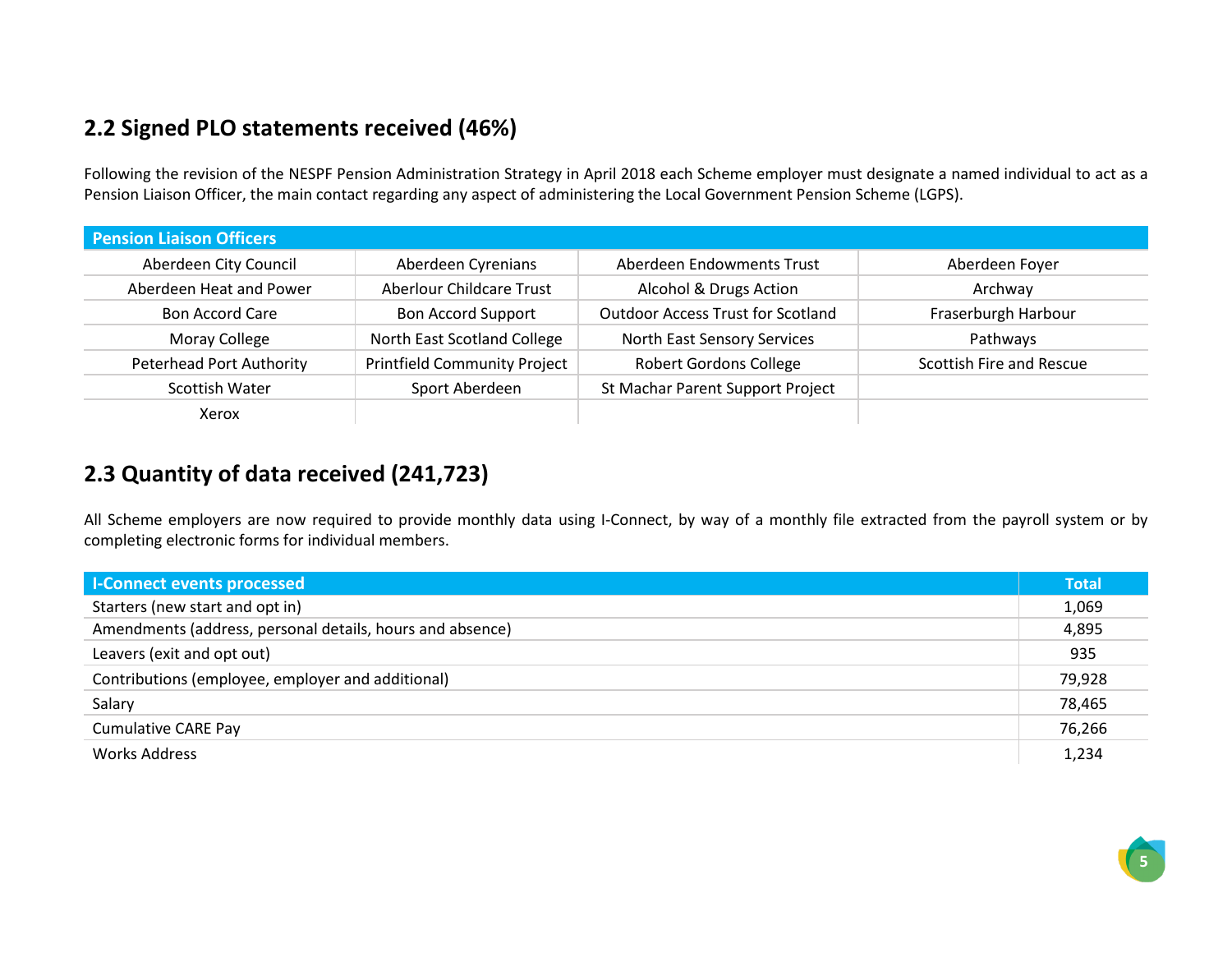### **2.4 Quality of data received**

The quality of data received from Scheme employers is assessed and checked by the Employer Relationship Team (ERT). Red, Amber and Green flags will be used to assess the quality of the data. The Pension Fund will seek, at the earliest opportunity, to work closely with Scheme employers in identifying areas of unsatisfactory performance and provide the necessary training and development for improvement.

Since the introduction of the requirement to provide monthly information in this format the quality of the data received through i-Connect has been of a very high standard. This allows the Fund to provide accurate and up to date information to members, meet the requirements of The Pension Regulator and improved the accuracy of the financial information held for the valuation of the Fund.

| I-Connect events processed and validated by ERT<br>Green                                |                      |     |            |            |     |            |            |     |            |            |            |            |            |
|-----------------------------------------------------------------------------------------|----------------------|-----|------------|------------|-----|------------|------------|-----|------------|------------|------------|------------|------------|
| I-Connect events processed however missing or incorrect data identified by ERT<br>Amber |                      |     |            |            |     |            |            |     |            |            |            |            |            |
| I-Connect events not processed<br>Red                                                   |                      |     |            |            |     |            |            |     |            |            |            |            |            |
| Data not provided (as at 2021)<br><b>Blank</b>                                          |                      |     |            |            |     |            |            |     |            |            |            |            |            |
| * Employer has terminated from the fund                                                 |                      |     |            |            |     |            |            |     |            |            |            |            |            |
| <b>Employer</b>                                                                         | <b>Submission</b>    | Apr | <b>May</b> | <b>Jun</b> | Jul | <b>Aug</b> | <b>Sep</b> | Oct | <b>Nov</b> | <b>Dec</b> | <b>Jan</b> | <b>Feb</b> | <b>Mar</b> |
| Aberdeen City Council                                                                   | <b>Extract File</b>  |     |            |            |     |            |            |     |            |            |            |            |            |
| Aberdeenshire Council                                                                   | <b>Extract File</b>  |     |            |            |     |            |            |     |            |            |            |            |            |
| <b>Bon Accord Care</b>                                                                  | <b>Extract File</b>  |     |            |            |     |            |            |     |            |            |            |            |            |
| <b>Bon Accord Support</b>                                                               | <b>Extract File</b>  |     |            |            |     |            |            |     |            |            |            |            |            |
| <b>Grampian Valuation Joint Board</b>                                                   | <b>Extract File</b>  |     |            |            |     |            |            |     |            |            |            |            |            |
| Moray Council                                                                           | <b>Extract File</b>  |     |            |            |     |            |            |     |            |            |            |            |            |
| <b>NESTRANS</b>                                                                         | <b>Extract File</b>  |     |            |            |     |            |            |     |            |            |            |            |            |
| <b>Scottish Police Authority</b>                                                        | <b>Extract File</b>  |     |            |            |     |            |            |     |            |            |            |            |            |
| <b>Robert Gordon University</b>                                                         | <b>Extract File</b>  |     |            |            |     |            |            |     |            |            |            |            |            |
| Moray College                                                                           | <b>Extract File</b>  |     |            |            |     |            |            |     |            |            |            |            |            |
| North East Scotland College                                                             | <b>Extract File</b>  |     |            |            |     |            |            |     |            |            |            |            |            |
| Scottish Water                                                                          | <b>Extract File</b>  |     |            |            |     |            |            |     |            |            |            |            |            |
| Scottish Fire and Rescue Service                                                        | <b>Extract File</b>  |     |            |            |     |            |            |     |            |            |            |            |            |
| Sport Aberdeen                                                                          | <b>Extract File</b>  |     |            |            |     |            |            |     |            |            |            |            |            |
| Aberdeen Endowments Trust                                                               | <b>Online Return</b> |     |            |            |     |            |            |     |            |            |            |            |            |
| Aberdeen Cyrenians                                                                      | Online Return        |     |            |            |     |            |            |     |            |            |            |            |            |
| Aberdeen Foyer                                                                          | <b>Online Return</b> |     |            |            |     |            |            |     |            |            |            |            |            |
| Aberdeen Heat and Power                                                                 | <b>Online Return</b> |     |            |            |     |            |            |     |            |            |            |            |            |